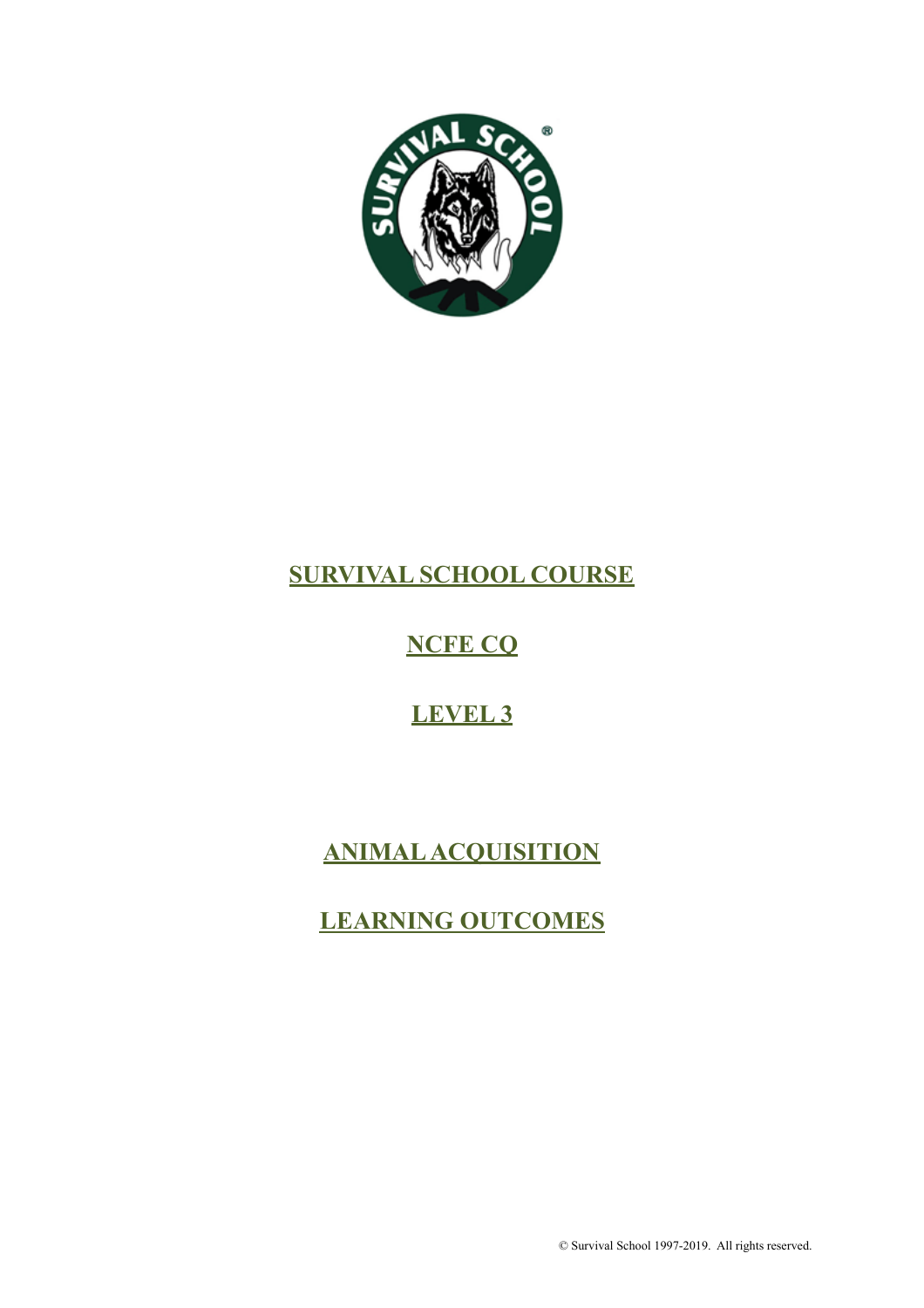## **Learning Outcomes:**

#### **The learner will:**

Understand the legalities, the rules and governance regarding animal acquisition in the UK.

#### **The learner will:**

#### 1.1 Evaluate and understand:

- a. Traps and snares 'best practise'.
- b. Which traps and snares are legal in the UK and why.
- c. Wildlife and Countryside Act 1981 (Northern Ireland 1985).
- d. Deer Acts 1991 and 2006.
- e. The significance of the protected species list.
- f. DEFRA guidelines on Traps and Snares.
- g. Reason for animal acquisition
- h. The purposes of animal acquisition for consumption, tools and clothing with links to history and pre-history.

# **The learner can:**

1.2

- a. Describe best practise for setting legal traps and snares and why it is necessary.
- b. Demonstrate which traps and snares are illegal/legal and why.
- c. Work within legal guidelines in animal acquisition.
- d. Justify historic animal acquisition for the use of tools.

#### **Range (explanation)**

This module concerns the laws, rules, guidelines and governance of animal acquisition in the UK. It will explore relevant Acts of Law and the enforcing agencies to include fishing, shooting, traps and snares. This unit will convey the importance of staying within the law and acting in accordance with national governing bodies' guidelines and examining the moral and social implications of modern animal acquisition.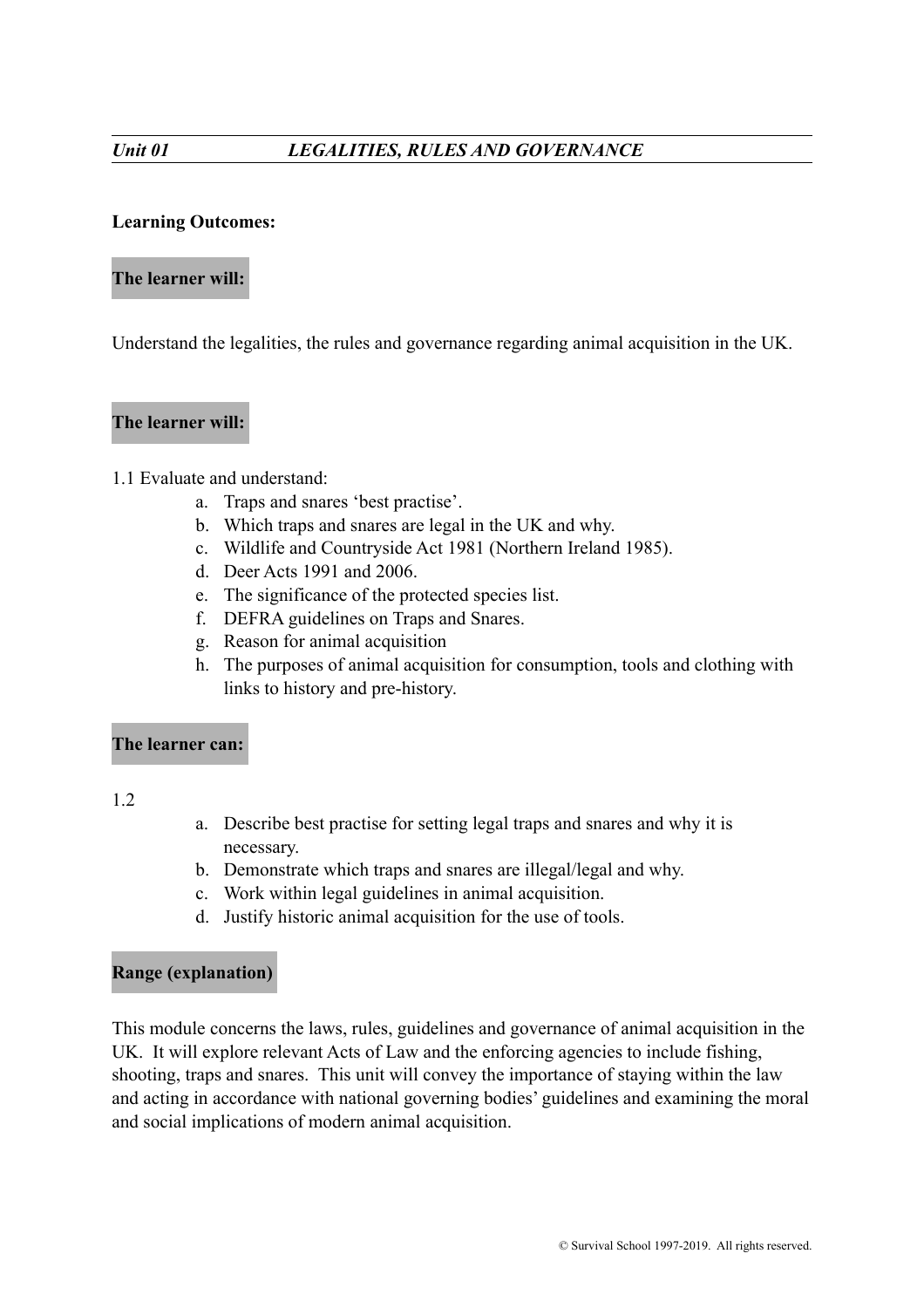# **Learning Outcome:**

| <b>Number</b>    | Type of evidence | Additional information (if applicable) |
|------------------|------------------|----------------------------------------|
| 1.2a             | Q/A              |                                        |
| 1.2 <sub>b</sub> | $Q/A$ and $P/D$  |                                        |
| 1.2c             | Q/A              |                                        |
| 1.2d             | Q/A              |                                        |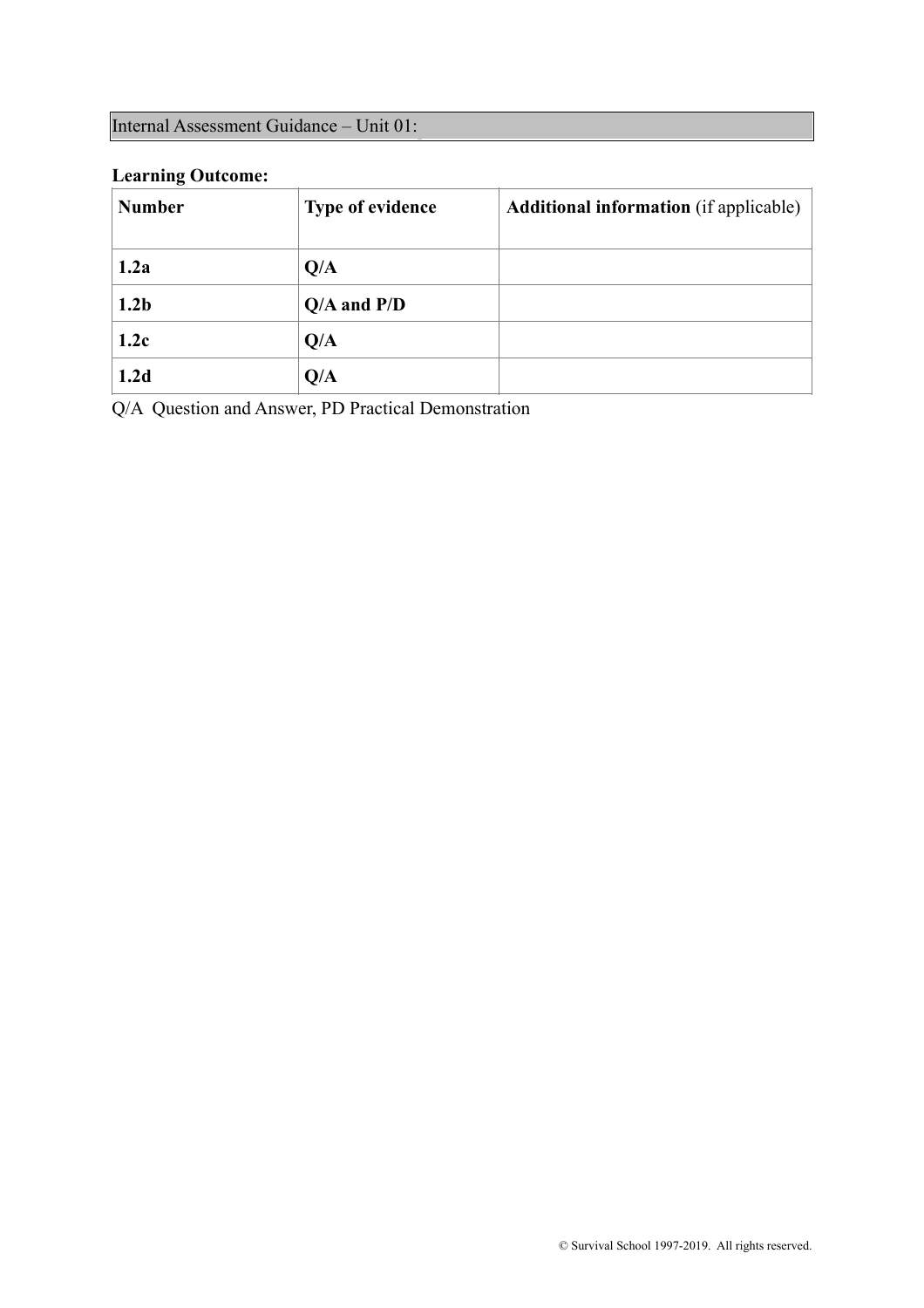## **Learning Outcomes:**

#### **The learner will:**

Understand the fieldcraft required to acquire animals in the UK through legal methods

### **The learner will:**

2.1

- a. Identify where target species are available with the aid of tracking.
- b. Analyse strategies for acquisition.
- c. Visualise/observe the behaviour of the quarry species.
- d. Assess the qualities of a variety of suitable traps and snares.

#### **The learner can:**

 $2.2$ 

- a. Indicate where target species are available with the aid of tracking.
- b. Evaluate strategies for acquisition.
- c. Explain the behaviour of the quarry species.
- d. Explain the qualities of a variety of suitable traps and snares.

# **Range (explanation)**

This unit is designed to enable the learner to locate a readily available source of animal, identify their tracks and habitats and work out a system for setting the correct trap or snare whilst staying within the law.

| Internal Assessment Guidance – Unit 02: |                         |                                               |  |  |
|-----------------------------------------|-------------------------|-----------------------------------------------|--|--|
| <b>Learning Outcome:</b>                |                         |                                               |  |  |
| <b>Number</b>                           | <b>Type of evidence</b> | <b>Additional information</b> (if applicable) |  |  |
| 2.2a                                    | $Q/A$ and $P/D$         |                                               |  |  |
| 2.2 <sub>b</sub>                        | Q/A                     |                                               |  |  |
| 2.2c                                    | Q/A                     |                                               |  |  |
| 2.2d                                    | $Q/A$ and $P/D$         |                                               |  |  |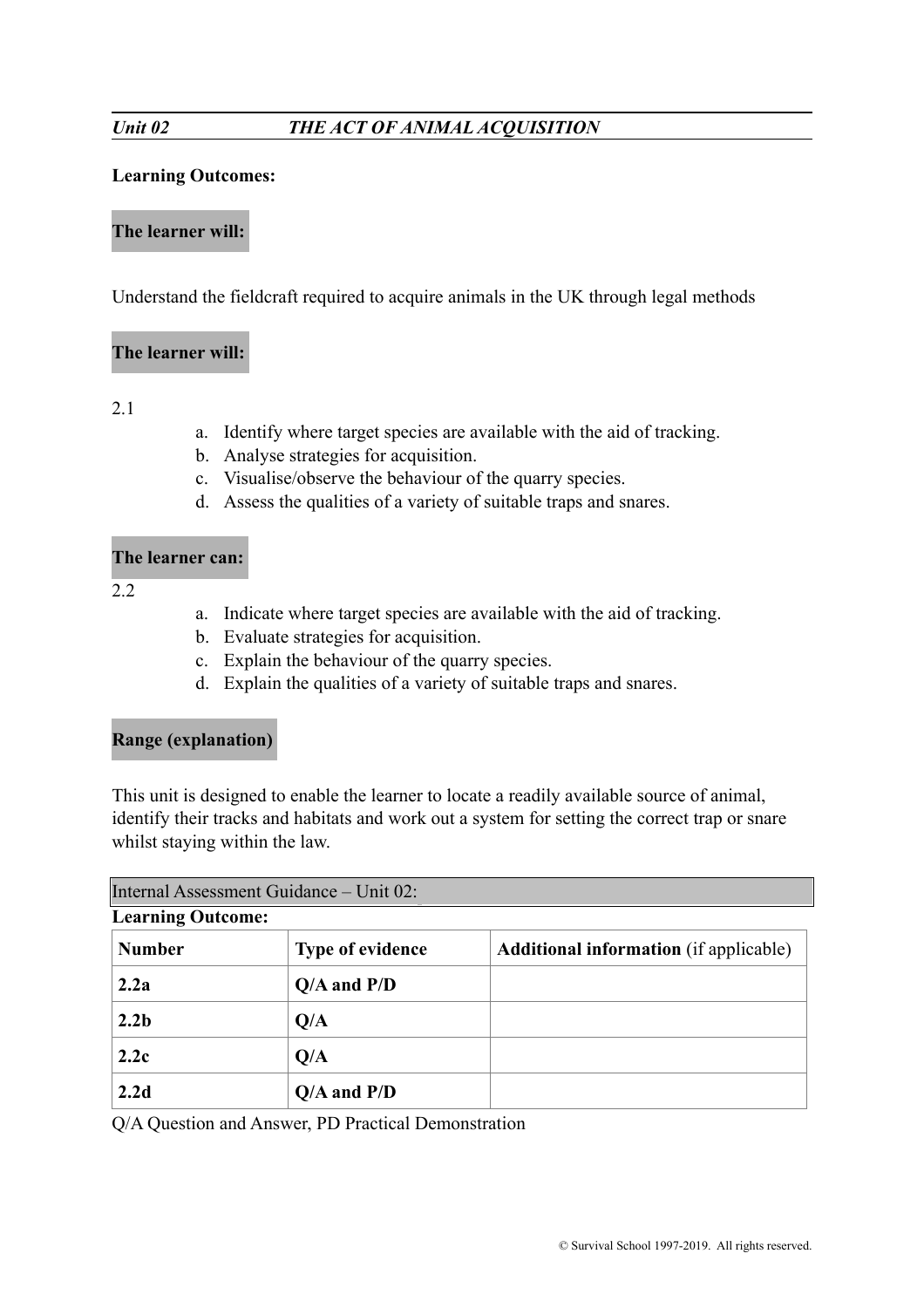# *Unit 03 DEMONSTRATION AND MANUFACTURE OF TRAPS AND SNARES*

#### **Learning Outcomes:**

#### **The learner will:**

Understand the physical and legal aspects of a range of traps and snares and evaluate how they can be used in context.

#### **The learner will:**

#### 3.1

- a. Understand the technical and mechanical processes of a range of traps and snares.
- b. Construct a series of traps and snares including rabbit snares using suitable materials.
- c. Discuss conservation techniques to promote wildlife development.

### **The learner can:**

#### 3.2

- a. Explain and demonstrate how a range of traps and snares work.
- b. Replicate a series of traps and snares including rabbit snares using suitable materials.
- c. Explain how the acquisition of animals can actually encores species growth.

#### **Range (explanation)**

This unit encourages the learner to Understand the technical aspects of animal acquisition. Emphasis is put on how ethics have changed over years of acquisition. The production of replicas of certain methods of acquisition are for demonstration purposes unless the replication is of DEFRA approved methods. Methods demonstrated and explained will cover mammal, fish and fowl. Cutting tools safety will be revised and if necessary taught.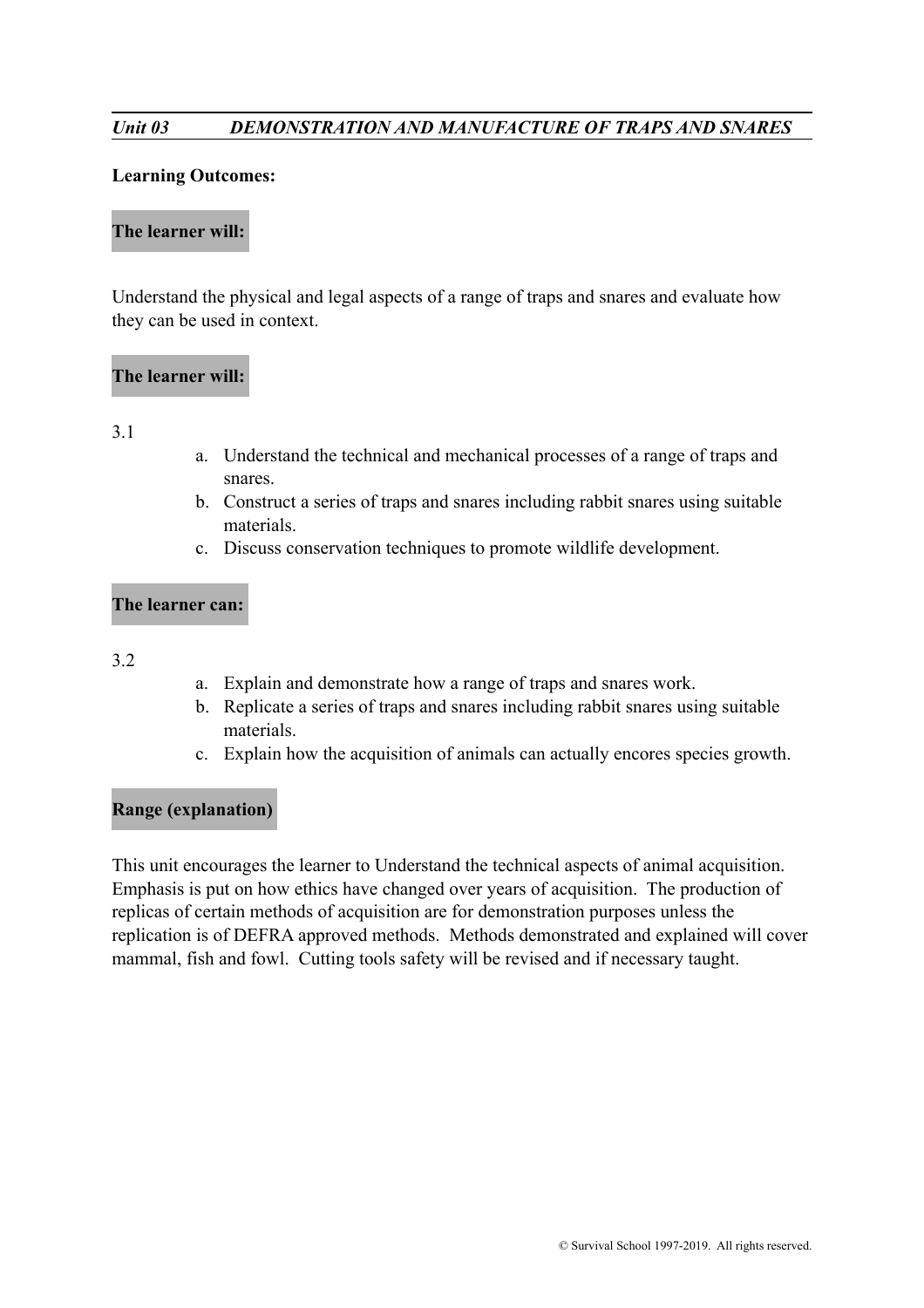# Internal Assessment Guidance – Unit 03:

# **Learning Outcome:**

| <b>Number</b>                                       | <b>Type of evidence</b> | <b>Additional information</b> (if applicable) |
|-----------------------------------------------------|-------------------------|-----------------------------------------------|
| 3.2.a                                               | $Q/A$ and $P/D$         |                                               |
| 3.2.b                                               | <b>PD</b>               |                                               |
| 3.2.c                                               | $Q/A$ and $P/D$         |                                               |
| Q/A Question and Answer, PD Practical Demonstration |                         |                                               |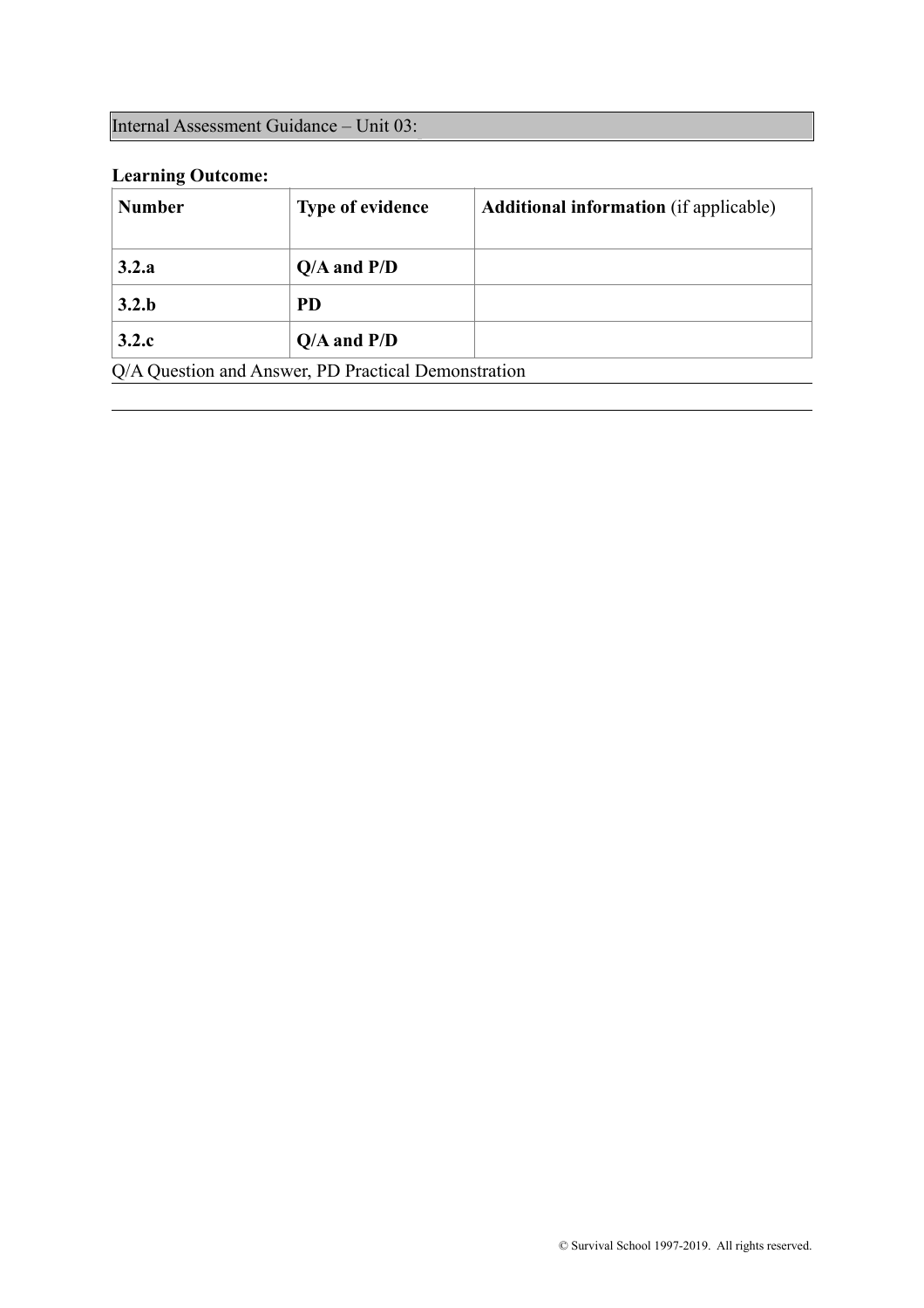# *Unit 04 SETTING AND MONITORING*

## **Learning Outcomes:**

#### **The learner will:**

Develop the skills to set animal acquisition apparatus and promote monitoring techniques.

# **The learner will:**

4.1

- a. Explore the methods of setting traps and snares and the fieldcraft required to disguise and camouflage human presence.
- b. Understand the fineness of triggers and settings.
- c. Discuss monitoring methodology and recording.

#### **The learner can:**

4.2

- a. Successfully position, set and retrieve a trap or snare.
- b. Demonstrate suitable triggers and trigger sensitivity for the environment.
- c. Explain how a trap or snare could be monitored.

# **Range (explanation)**

This unit will guide the learner through how to set, acquire and retrieve an animal humanely and sensitively. The climatic and environmental condition of habitats is such that it may not always be possible to leave the apparatus *in situ* for any length of time and full permission should be sought from the land owner before the course.

Internal Assessment Guidance – Unit 04:

#### **Learning Outcome:**

| <b>Number</b>    | <b>Type of evidence</b> | <b>Additional information</b> (if applicable) |
|------------------|-------------------------|-----------------------------------------------|
| 4.2a             | $Q/A$ and PD            |                                               |
| 4.2 <sub>b</sub> | $Q/A$ and PD            |                                               |
| 4.2c             | Q/A                     |                                               |